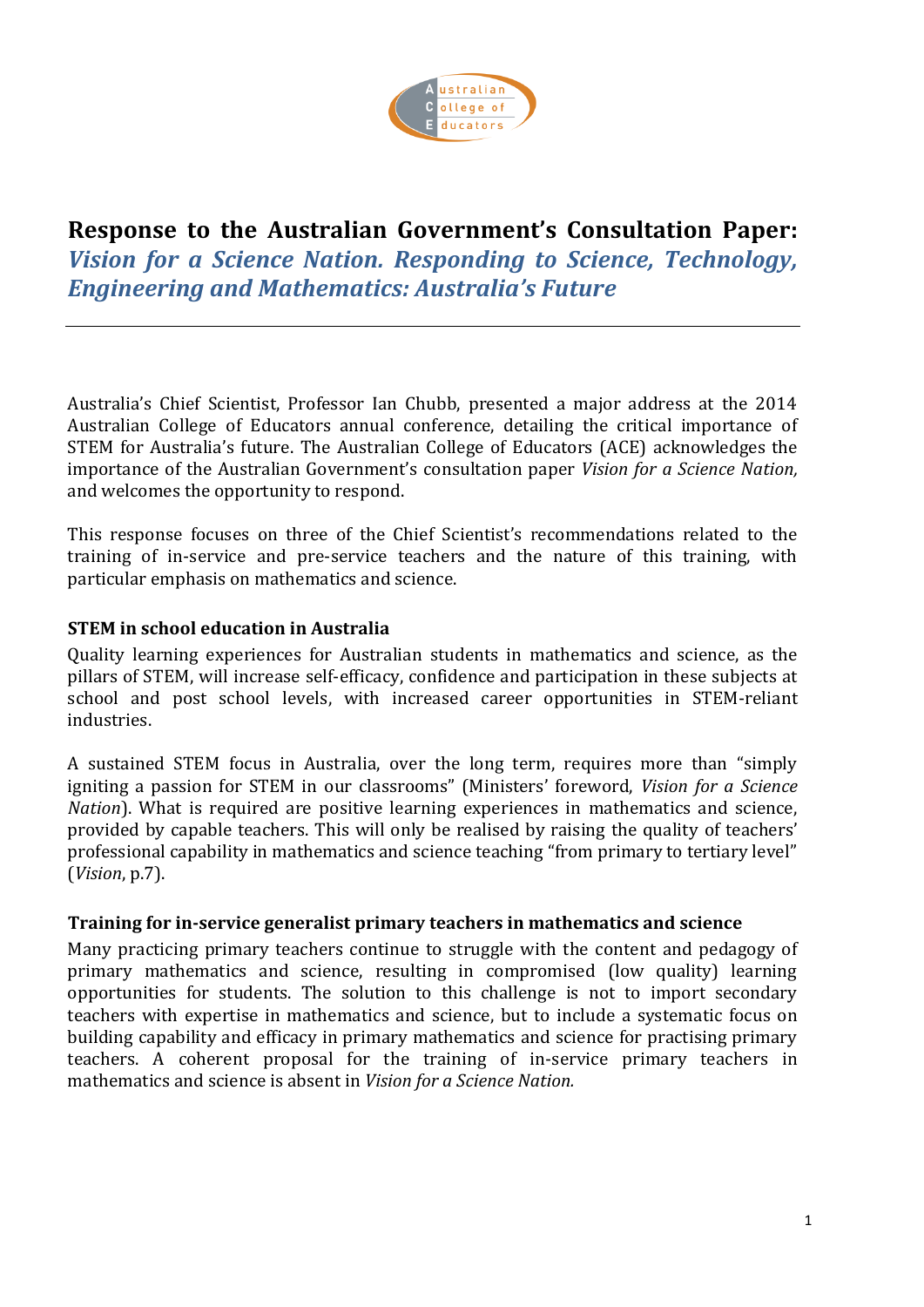Part of a systematic approach to resolving this issue should include the mapping of national professional learning initiatives for in-service teachers in primary mathematics and primary science, with research proven outcomes in teacher efficacy in these initiatives. ACE is aware of a number of initiatives that have included a strong focus on teacher learning and build students' self-confidence in mathematical thinking. For example: *Extending Mathematical Understanding–EMU* (Gervasoni, 2010).

In relation to science, *Primary Connections* provides a valuable initial resource for primary teachers who may not have strong science backgrounds. However, teachers with greater confidence in science, or those wishing to use more open ended, non-prescriptive learning opportunities which foster creative thinking, will be looking beyond *Primary Connections*. The kind of training likely to have the most impact for in-service primary teachers is becoming clearer in science, with the following example of an effective model.

In the *MyScience* Educational Model, mentors with practical science knowledge and expertise work alongside students and the class teacher in a *community of science practice* (Forbes and Skamp, 2014). *MyScience* affords the kind of science learning that allows scope for creativity and inquiry-based learning—more like science is practised. (*For a brief summary of the findings related to primary teachers, see the references section at the end of this paper.)*

An additional pathway would be for universities to offer postgraduate specialised qualifications for practising (qualified) primary teachers, such as a Graduate Certificate of Education in Primary Science education or in Primary Mathematics Education, which could articulate into a Masters degree. This would provide pathways to raise the quality of primary teachers' professional capability in mathematics and science teaching, resulting in a recognised tertiary qualification.

### **Pre-service training for generalist primary teachers in mathematics and science**

Given the importance of teacher capability in primary mathematics and in primary science, a long-term goal should be that every Australian primary school has at least one teacher with a mathematics specialisation *and* one teacher with a science specialization—so that "their expertise will be available in the school to assist other teachers with the knowledge and expertise to teach the subject effectively" (*Action Now: Classroom Ready Teachers*, 2015, p. 8).

To enable this, pre-service primary teachers should be provided with specialisation pathways in *both* mathematics *and* science, among other options, within a Primary Education degree: a position recommended by the Teacher Education Ministerial Advisory Group (*Action Now: Classroom Ready Teachers*, 2015, p. 8).

The nature of this training should equip pre-service primary teachers specialising in mathematics and/or science with both discipline knowledge and contemporary pedagogy.

The inclusion of mathematics and science as specialisation areas within Primary Education degrees—or as a post graduate degree—is likely to require adjustments to the offerings available within current programs. A scan of the websites of 32 Australian universities providing Primary Education indicated that only a minority made explicit mention of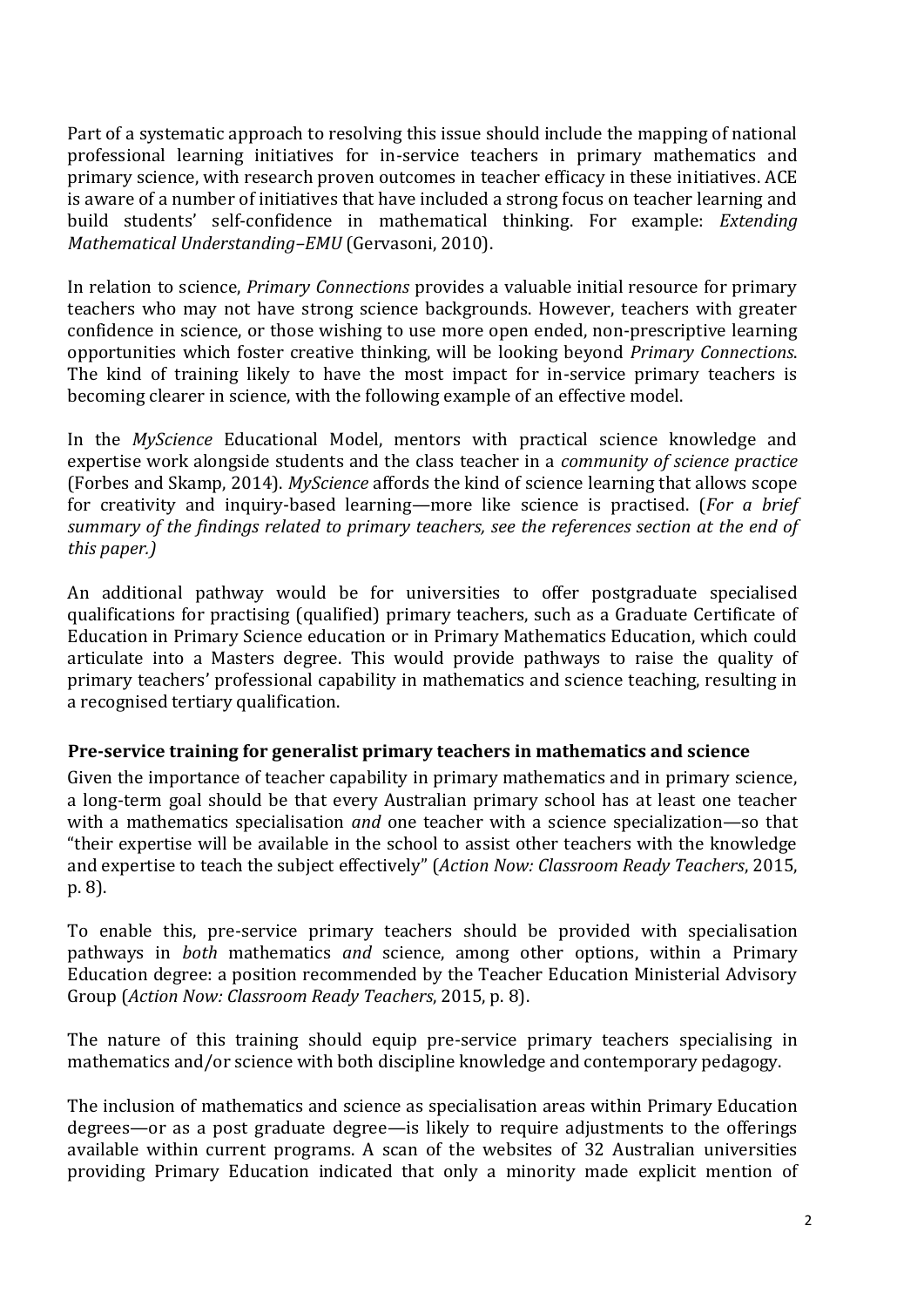specialisation options in STEM subjects, other than technology and numeracy as part of core learning. Of the 14 that did mention STEM, only a small number mentioned science, one mentioned primary science as a specialisation, one environmental education and one science education for sustainability.

Explicit inclusion and promotion of mathematics and science as part of the range of specialisation areas offered within Primary Education pre-service experiences would provide an appropriate and important response by providers to *Vision for a Science Nation*. For example, students could exit with a 'major' or 'Honours' in named discipline areas: science and /or mathematics.

## **Training for in-service and pre-service secondary teachers in mathematics and science**

Earlier comments related to deepening mathematical and scientific understandings for primary teachers also apply to in-service and pre-service secondary mathematics and science teachers. They must possess deep discipline knowledge combined with contemporary pedagogical approaches.

In science, inquiry-based pedagogical approaches such as problem-based learning are emerging to challenge traditional teaching norms in the secondary science setting. The 'resilience' of traditional science teaching suggests that in-service and pre-service training for secondary science teachers must address the development of science discipline knowledge *in parallel with* contemporary pedagogy, with a focus on creativity and inquirybased learning—more like science is practised (Recommendation 7, *Vision for a Science Nation, p. 7*). The mismatch between how science is taught and how science exists in the real world has been clearly identified by Tytler (2007), who describes ways to 're-imagine' science education to engage students in science for Australia's future. (*For a brief summary of Tytler's paper, see the references section at the end of this paper)*.

### **Out of field secondary teachers in mathematics and science**

In-service training in contemporary pedagogy, in parallel with discipline knowledge, is particularly relevant for out of field teachers in STEM subjects. In *Vision for a Science Nation*, the Government's response notes that "currently some teachers without a background in STEM are teaching these subjects" (p. 10). Out of field teaching in secondary mathematics and science is not uncommon, and as with generalist primary teachers, will impact on teachers' confidence and capacity to fully "engage students and encourage curiosity and reflection and link classroom topics to the real world" (Vision, p.10).

Out of field teaching in some secondary mathematics courses and senior secondary subjects such as Physics and Chemistry is a significant issue for many schools in Australia, particularly in remote communities. A national STEM strategy should include comprehensive mapping of where such practices are occurring together with proposals developed in collaboration with school communities to provide support.

University mathematics, science, and educational faculties, and professional associations in mathematics and science are well placed to collaboratively provide both discipline and pedagogical knowledge for out of field secondary teachers. Proposals that streamline and coordinate training options for out of field secondary teachers would be welcomed by the profession.